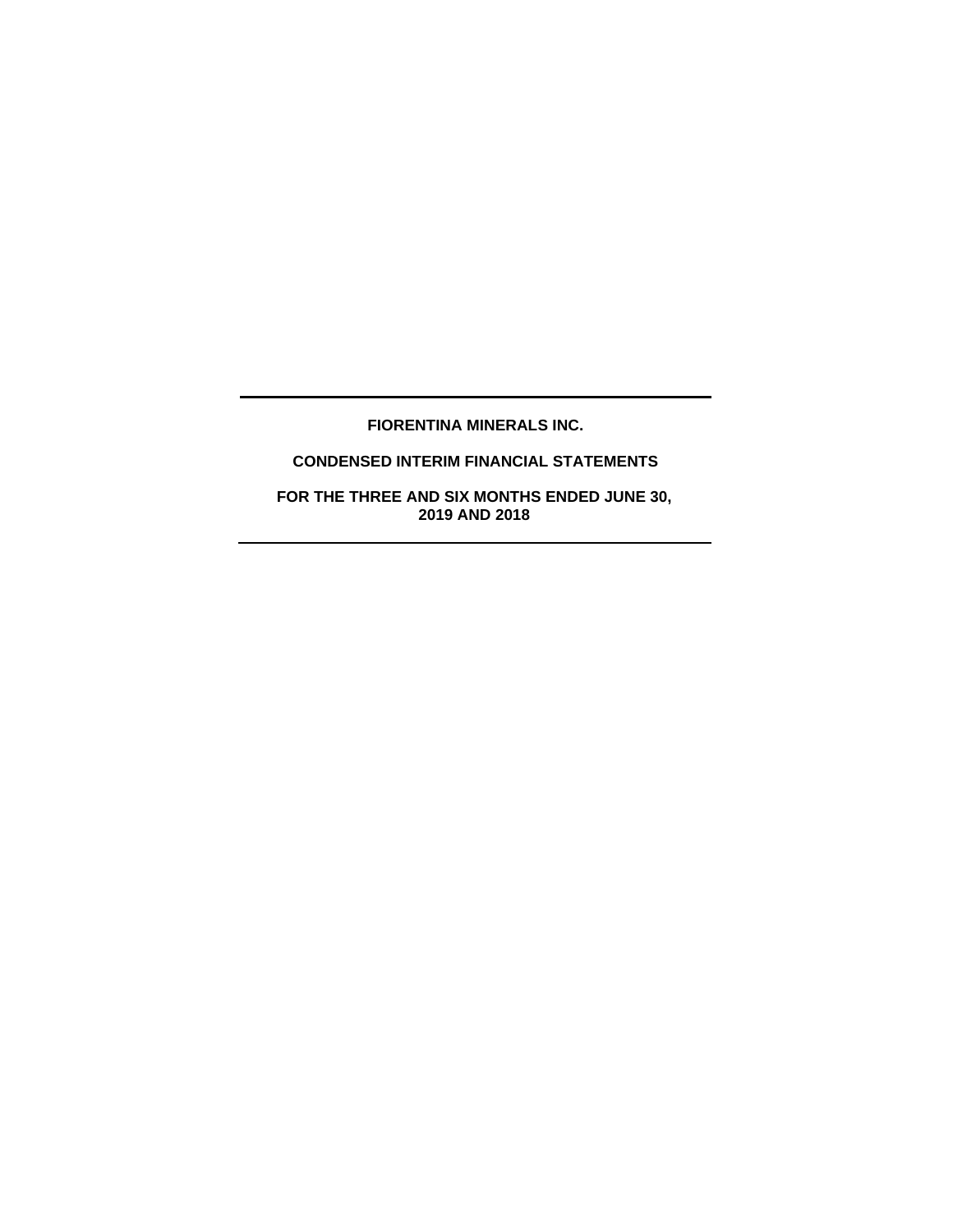### **FIORENTINA MINERALS INC. CONDENSED INTERIM STATEMENTS OF FINANCIAL POSITION AS AT JUNE 30, 2019 AND DECEMEBR 31, 2018**

(Expressed in Canadian dollars)

|                                                                      | <b>Note</b> | <b>June 30,</b><br>2019<br>(Unaudited) | December 31,<br>2018<br>(Audited) |
|----------------------------------------------------------------------|-------------|----------------------------------------|-----------------------------------|
| <b>ASSETS</b>                                                        |             | \$                                     | \$                                |
| <b>CURRENT</b>                                                       |             |                                        |                                   |
| Cash<br>Amounts receivable                                           |             | 8,553<br>579                           | 36,523<br>1,066                   |
|                                                                      |             | 9,132                                  | 37,589                            |
| DEFERRED FINANCING COSTS                                             |             | 27,500                                 | 27,500                            |
| EXPLORATION AND EVALUATION ASSET                                     | 4           | 91,488                                 | 91,488                            |
|                                                                      |             | 128,120                                | 156,577                           |
|                                                                      |             |                                        |                                   |
| <b>LIABILITIES</b>                                                   |             |                                        |                                   |
| <b>CURRENT</b>                                                       |             |                                        |                                   |
| Accounts payable and accrued liabilities                             |             | 6,922                                  | 84                                |
| <b>SHAREHOLDERS' EQUITY</b>                                          |             |                                        |                                   |
| <b>SHARE CAPITAL</b><br><b>CONTRIBUTED SURPLUS</b><br><b>DEFICIT</b> | 5<br>5      | 207,751<br>59,323<br>(145, 876)        | 207,751<br>33,750<br>(85,008)     |
|                                                                      |             | 121,198                                | 156,493                           |
|                                                                      |             | 128,120                                | 156,577                           |

NATURE OF BUSINESS AND CONTINUING OPERATIONS (Note 1) COMMITMENT (Note 9) SUBSEQUENT EVENT (Note 10)

Approved and authorized for issue on behalf of the Board on August 29, 2019

*" Robert Coltura "* Director *" Mark Lotz "* Director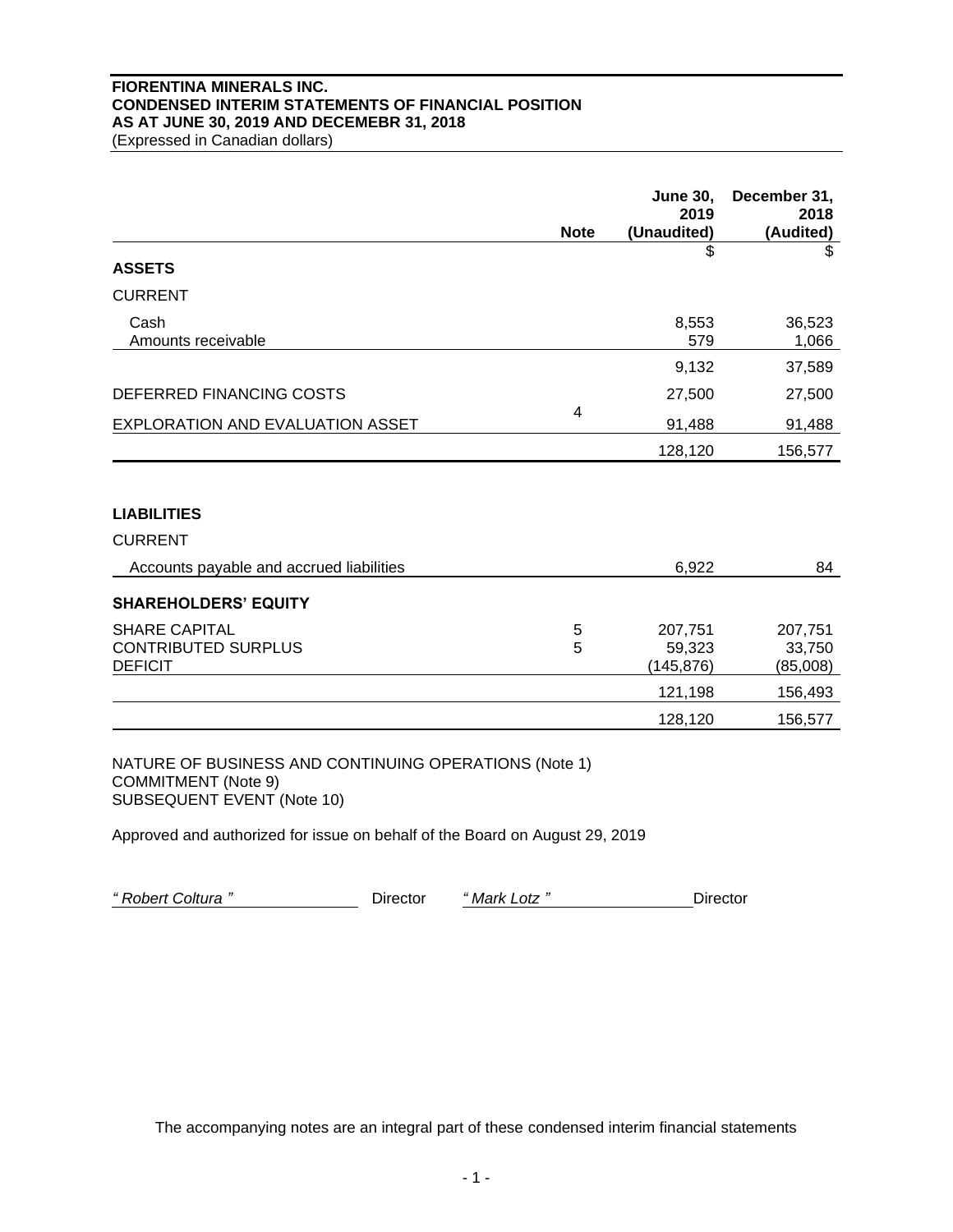# **FIORENTINA MINERALS INC. CONDENSED INTERIM STATEMENTS OF COMPREHENSIVE LOSS FOR THE THREE AND SIX MONTH PERIODS ENDED JUNE 30, 2019 AND 2018** (Expressed in Canadian dollars)

(Unaudited)

|                                          |             | Three months ended<br>June 30 |             | Six months ended June 30 |    |              |
|------------------------------------------|-------------|-------------------------------|-------------|--------------------------|----|--------------|
|                                          | <b>Note</b> | 2019                          | 2018        | 2019                     |    | 2018         |
| <b>Operating Expenses</b>                |             |                               |             |                          |    |              |
| Management fees                          |             | \$<br>3,000                   | \$<br>9,000 | \$<br>6,000              |    | \$<br>18,000 |
| Rent                                     |             | 2,250                         | 2,250       | 4,500                    |    | 4,500        |
| Professional fees                        |             |                               |             | 9,815                    |    |              |
| General and admin                        |             | 739                           | 2,473       | 4,778                    |    | 5,477        |
| Meals & Ent                              |             | 186                           | 658         | 1,682                    |    | 689          |
| Filing and listing fees                  |             | 8,520                         |             | 8,520                    |    |              |
| Share-based payments                     |             |                               |             | 25,573                   |    |              |
|                                          |             | 14,695                        | 14,381      | 60,868                   |    | 28,666       |
| <b>Comprehensive Loss for the period</b> |             | (14, 695)                     | (14, 381)   | (60, 868)                |    | (28, 666)    |
| Deficit, beginning of period             |             | (131, 181)                    | (36, 785)   | (85,008)<br>\$           | \$ | (22,500)     |
| Deficit, end of period                   |             | \$(145,876)                   | \$(51,166)  | \$(145, 876)             | \$ | (51, 166)    |
| Loss per share, basic and diluted        |             | \$0.00                        | (\$0.01)    | (\$0.01)                 |    | (\$0.01)     |
| Weighted average shares outstanding      |             | 9,075,000                     | 2,827,198   | 9,075,000                |    | 2,238,122    |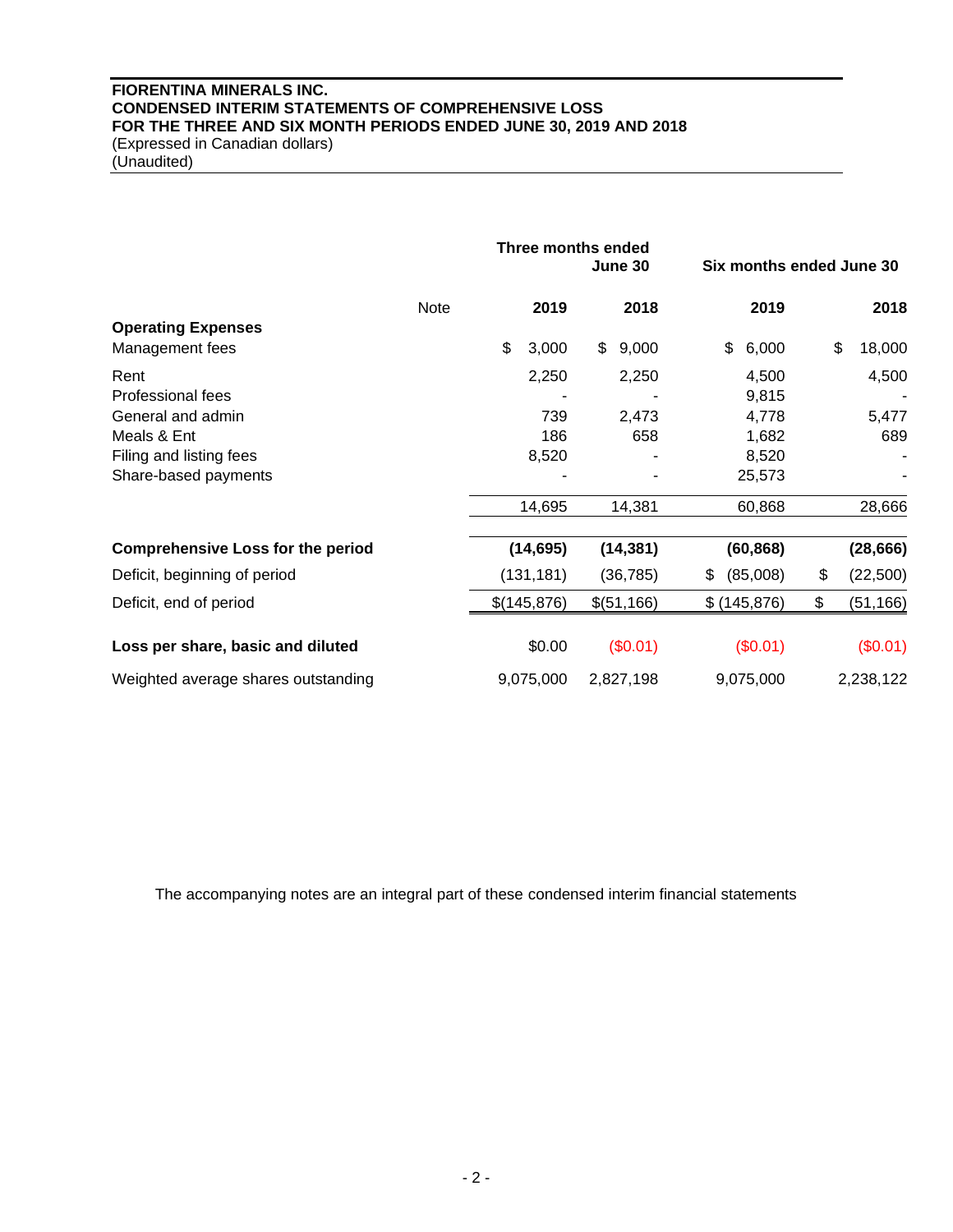## **FIORENTINA MINERALS INC. CONDENSED INTERIM STATEMENTS OF CHANGES IN EQUITY FOR THE THREE AND SIX MONTH PERIODS ENDED JUNE 30, 2019 AND 2018** (Expressed in Canadian dollars) (Unaudited)

|                                 | <b>Common Shares</b> |               |                    |                |           |
|---------------------------------|----------------------|---------------|--------------------|----------------|-----------|
|                                 | <b>Number of</b>     |               | <b>Contributed</b> |                |           |
|                                 | <b>Shares</b>        | <b>Amount</b> | <b>Surplus</b>     | <b>Deficit</b> | Total     |
|                                 |                      | \$            | \$                 | \$             | \$        |
| Balance as of December 31, 2017 | 1,500,001            |               | 22,500             | (22,500)       |           |
| Share subscriptions received    |                      | 61,500        |                    |                | 61,500    |
| Net loss for the period         |                      |               |                    | (14, 285)      | (14, 285) |
| Balance as of March 31, 2018    | 1,500,001            | 61,501        | 22,500             | (36, 785)      | 47,216    |
| Share issuance                  | 3,275,000            | 33,750        |                    | (14, 380)      | (14, 380) |
| Balance as of June 30, 2018     | 4,775,001            | 95,251        | 22,500             | (51,666)       | 66,585    |
| Share issuance                  | 4,300,000            | 112,500       |                    |                | 112,500   |
| Share-based payments            | 117,000              |               | 11,250             |                | 11,250    |
| Net loss for the period         |                      |               |                    | (33, 842)      | (33, 842) |
| Balance as of December 31, 2018 | 9,192,001            | 207,751       | 33,750             | (85,008)       | 156,493   |
| Share-based payments            |                      |               | 25,573             |                | 25,573    |
| Net loss for the period         |                      |               |                    | (46, 173)      | (46,173)  |
| Balance as of March 31, 2019    | 9,192,001            | 207,751       | 59,323             | (131, 181)     | 135,893   |
| Net loss for the period         |                      |               |                    | (14, 695)      | (14, 695) |
| Balance as of June 30, 2019     | 9,192,001            | 207,751       | 59,323             | (145, 876)     | 121,198   |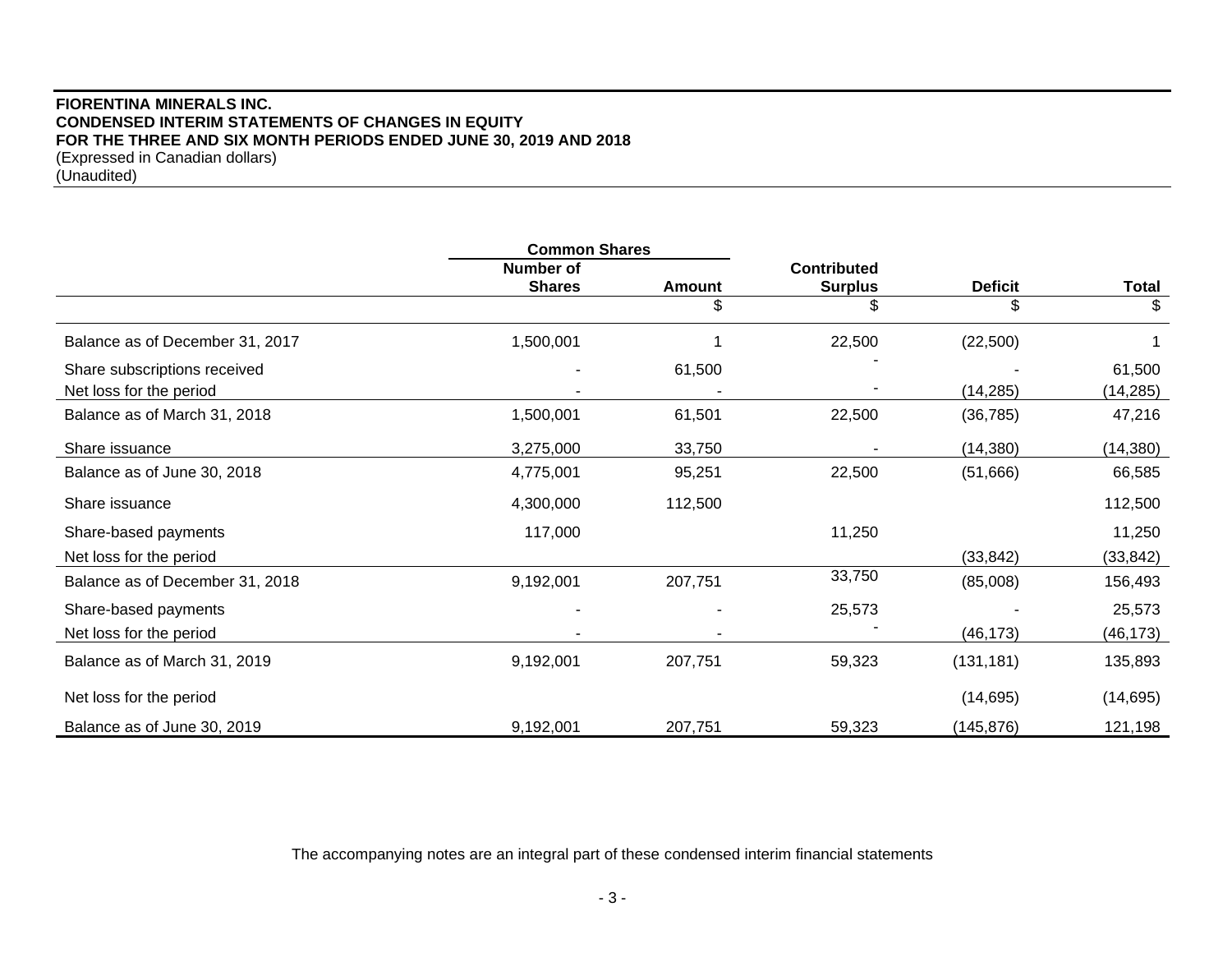# **FIORENTINA MINERALS INC. CONDENSED INTERIM STATEMENTS OF CASH FLOWS FOR THE THREE AND SIX MONTH PERIODS ENDED JUNE 30, 2019 AND 2018** (Expressed in Canadian dollars)

(Unaudited)

|                                     | Three months ended June 30<br>2019 | 2018            | Six months ended June 30<br>2019 | 2018            |
|-------------------------------------|------------------------------------|-----------------|----------------------------------|-----------------|
| Cash flow form operating activities |                                    |                 |                                  |                 |
| (Loss) Income from operations       | \$<br>(14, 695)                    | \$<br>(14, 381) | \$(60, 868)                      | \$<br>(28, 666) |
| Items not affecting cash:           |                                    |                 |                                  |                 |
| Share-based payments                |                                    |                 | 25,573                           |                 |
|                                     | (14, 695)                          | (14, 381)       | (35, 295)                        | (28, 666)       |
| Net change in non-cash working      |                                    |                 |                                  |                 |
| capital items                       | 931                                | (38)            | 7,324                            | (625)           |
|                                     | (13, 764)                          | (14, 419)       | (27, 971)                        | (29,291)        |
|                                     |                                    |                 |                                  |                 |
| Cash flow from financing activities |                                    |                 |                                  |                 |
| Advances from related parties       |                                    |                 |                                  |                 |
| Shares issued for cash              |                                    | 33,750          |                                  | 95,250          |
|                                     |                                    | 33,750          |                                  | 95,250          |
| Cash flow from investing activities |                                    |                 |                                  |                 |
| Acquisition of exploration assets   |                                    |                 |                                  | (5,000)         |
|                                     |                                    |                 |                                  | (5,000)         |
|                                     |                                    |                 |                                  |                 |
| (Decrease) Increase in cash         | (13, 764)                          | 19,331          | (27, 971)                        | 60,959          |
| Cash, beginning of period           | 22,317                             | 41,629          | 36,524                           | 1               |
| Cash, end of period                 | \$<br>8,553                        | \$<br>60,960    | \$<br>8,553                      | \$<br>60,960    |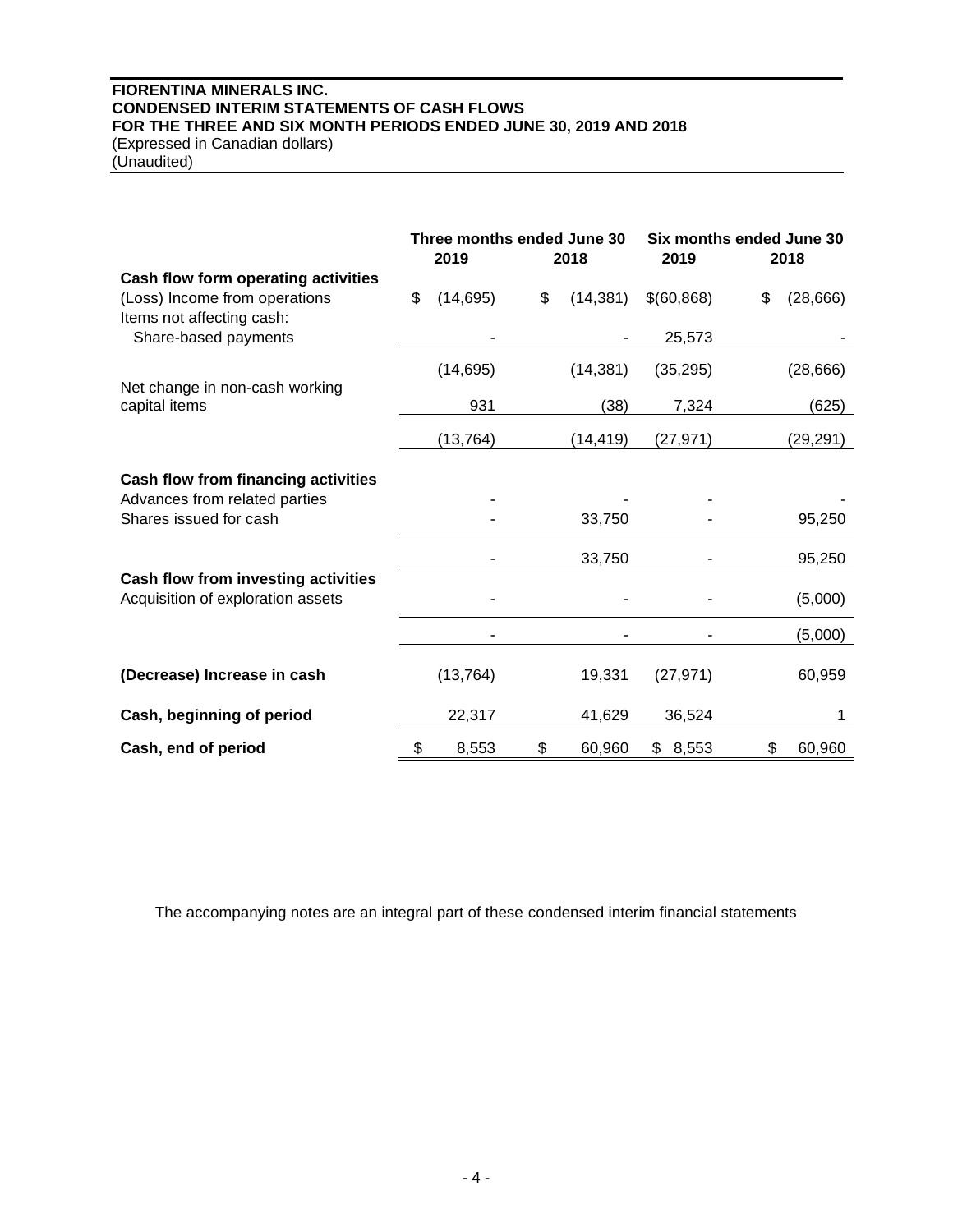### 1. NATURE OF BUSINESS AND CONTINUING OPERATIONS

Fiorentina Minerals Inc. ("the Company") was incorporated on November 24, 2017 under the laws of British Columbia. The address of the Company's corporate office and its principal place of business is 200 - 551 Howe Street, Vancouver, British Columbia, Canada.

The Company's principal business activities include the acquisition and exploration of mineral property assets. As at March 31, 2019, the Company had not yet determined whether the Company's mineral property asset contains ore reserves that are economically recoverable. The recoverability of amount shown for exploration and evaluation asset is dependent upon the discovery of economically recoverable reserves, confirmation of the Company's interest in the underlying mineral claims, the ability of the Company to obtain the necessary financing to complete the development of and the future profitable production from the property or realizing proceeds from its disposition. The outcome of these matters cannot be predicted at this time and the uncertainties cast significant doubt upon the Company's ability to continue as a going concern.

The Company had a deficit of \$145,876 as at June 30, 2019, which has been funded by the issuance of equity. The Company's ability to continue its operations and to realize its assets at their carrying values is dependent upon obtaining additional financing and generating revenues sufficient to cover its operating costs.

These financial statements do not give effect to any adjustments which would be necessary should the Company be unable to continue as a going concern and therefore be required to realize its assets and discharge its liabilities in other than the normal course of business and at amounts different from those reflected in these financial statements.

## 2. BASIS OF PRESENTATION

## a) Statement of Compliance

These condensed interim financial statements, have been prepared in accordance with International Financial Reporting Standards ("IFRS"), as issued by the International Accounting Standards Board ("IASB") applicable to the preparation of interim financial statements, being IAS 34, Interim Financial Reporting. As a result, certain disclosures included in the annual financial statements prepared in accordance with IFRS have been condensed or omitted. Accordingly, these condensed interim financial statements should be read in conjunction with the Company's audited annual financial statements for the year ended December 31, 2018. In preparation of these condensed interim financial statements, the Company has consistently applied the same accounting policies as disclosed in Note 2 to the audited annual financial statements for the year ended December 31, 2018, except for the adoption of new standards and interpretations as of January 1, 2019.

These condensed interim financial statements were approved by the Board of Directors on August 27, 2019.

#### b) Use of Estimates and Judgments

The preparation of these interim financial statements in conformity with IFRS requires the Company's management to make judgments, estimates and assumptions that affect the application of accounting policies and reported amounts of assets, liabilities, revenues and expenses. Actual results may differ from these estimates. Estimates and underlying assumptions are reviewed on an ongoing basis. Revisions to accounting estimates are recognized in the period in which the estimate is revised and in any future periods affected.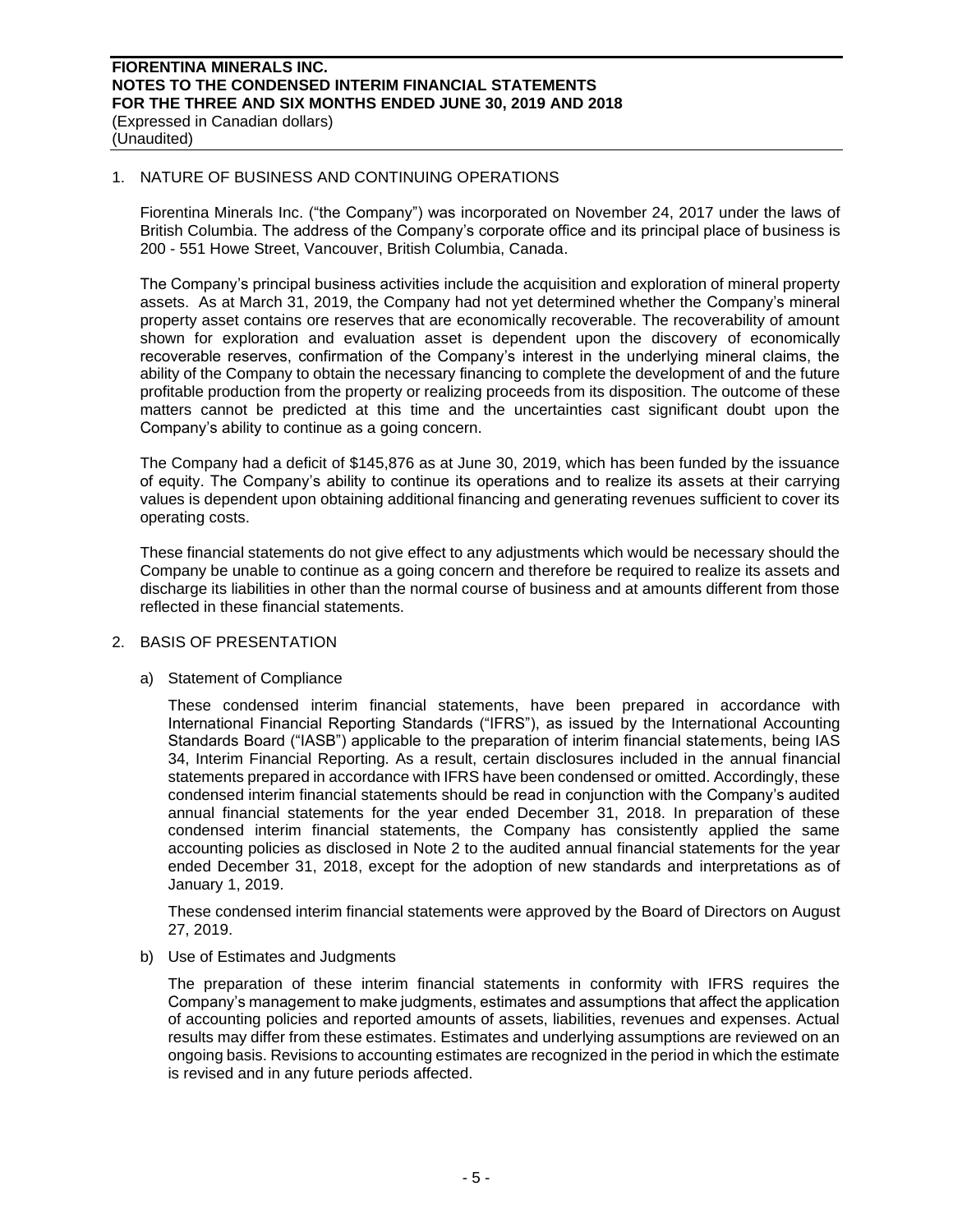### 2. BASIS OF PRESENTATION (continued)

Significant areas requiring the use of estimates include fair value of share-based payments and unrecognized deferred income tax assets. Actual results could differ from those estimates.

b) Use of Estimates and Judgements (continued)

Judgments made by management include the factors used to determine the assessment of whether the going concern assumption is appropriate. The assessment of the going concern assumption requires management to take into account all available information about the future, which is at least, but is not limited to, 12 months from the end of the reporting period. The Company is aware that material uncertainties related to events or conditions may cast significant doubt upon the Company's ability to continue as a going concern.

## 3. NEW ACCOUNTING STANDARDS ADOPTED EFFECTIVE JANUARY 1, 2019

#### IFRS 16 – *Leases*

IFRS 16 replaces the current standard IAS 17, "Leases", and its associated interpretative guidance. Early adoption is permitted, provided the Company has adopted IFRS 15. This standard sets out a new model for lease accounting. A lessee can choose to apply IFRS 16 using either a full retrospective approach or a modified retrospective approach.

The adoption of IFRS 16 did not impact the Company's classification and measurement of leases as the Company does not have any lease obligations. As a result, adopting this standard did not have an impact on the interim condensed financial statements.

## 4. EXPLORATION AND EVALUATION ASSET

|                                                      | <b>Acquisition</b><br><b>Costs</b> | <b>Exploration</b><br><b>Costs</b> | Total  |
|------------------------------------------------------|------------------------------------|------------------------------------|--------|
|                                                      |                                    |                                    |        |
| Balance, incorporation and December 31,<br>Additions | 5.000                              | 86,488*<br>-                       | 91.488 |
| Balance, June 3, 2019                                | 5,000                              | 86,488                             | 91,488 |

**\****Exploration costs include labour costs of \$45,450, assay costs of \$3,987, truck and equipment rentals of \$14,200, fuel costs of \$1,836, meal and accommodation of \$10,080, office and field of \$5,277 and management fees of \$5,658*

## Consortium Project

Pursuant to an option agreement dated January 5, 2018 (the "Agreement"), with Rich River Exploration and Craig A. Lynes, collectively, the "Optionors", the Company was granted an option to acquire a 100% undivided interest in the Consortium Project (the "Property") located south of Sayward area in the Nanaimo Mining Division, Nanaimo, British Columbia.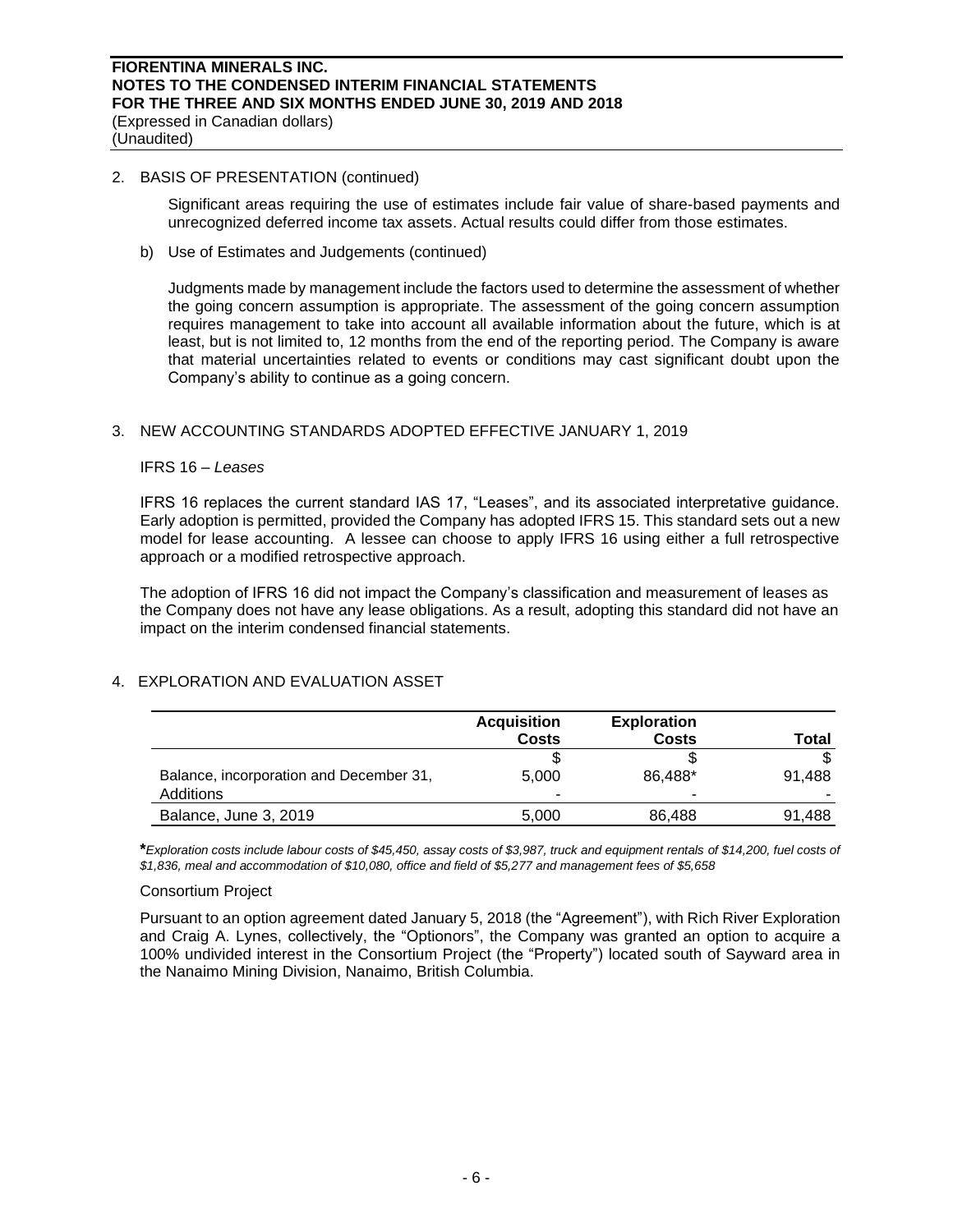# **FIORENTINA MINERALS INC. NOTES TO THE CONDENSED INTERIM FINANCIAL STATEMENTS FOR THE THREE AND SIX MONTHS ENDED JUNE 30, 2019 AND 2018** (Expressed in Canadian dollars)

(Unaudited)

### 4. EXPLORATION AND EVALUATION ASSET (continued)

### Consortium Project (continued)

In accordance with the Agreement, the Company has acquired first 51% undivided interest (earned) in the Property by paying \$5,000. The Company has the option to earn the remaining 49% interest in the Property by issuing a total of 600,000 common shares of the Company to the Optionors, making cash payments totaling \$155,000, and incurring a total of \$500,000 in exploration expenditures as follows:

|                                                                                                  | <b>Common</b><br><b>Shares</b> | Cash    | <b>Exploration</b><br><b>Expenditures</b> |
|--------------------------------------------------------------------------------------------------|--------------------------------|---------|-------------------------------------------|
|                                                                                                  | #                              | S       |                                           |
| Upon closing of the IPO described in Note 12<br>Upon listing of the Company's common shares on a | 100.000                        |         |                                           |
| Canadian Stock Exchange (the "Listing")                                                          |                                | 5,000   |                                           |
| On or before the first anniversary of the Listing                                                | 100.000                        | 20,000  | 100,000                                   |
| On or before the second anniversary of the Listing                                               | 100.000                        | 30,000  | 100.000                                   |
| On or before the third anniversary of the Listing                                                | 300,000                        | 100,000 | 300,000                                   |
| Total                                                                                            | 600,000                        | 155.000 | 500.000                                   |

The Property is comprised of three mineral claims.

The Optionors will retain a 3% Net Smelter Returns royalty on the Property. The Company has the right to purchase the first 1% of the royalty for \$750,000 and the remaining 2% for \$1,000,000 at any time prior to the commencement of commercial production.

#### 5. SHARE CAPITAL

a) Authorized:

The Company is authorized to issue an unlimited number of common shares without par value.

b) Escrow Shares:

On May 13, 2019, the Company entered into an escrow agreement, whereby common shares will be held in escrow and are scheduled for release at 10% on the listing date and 15% on every six months from date of listing.

c) Issued and Outstanding as at March 31, 2019: 9,192,001 (December 31, 2018 – 9,192,001) common shares.

The Company did not issue any common shares during the six months ended June 30, 2019.

During the period ended December 31, 2018, the Company had the following share capital transactions:

(i) The Company issued 750,000 common shares at a price of \$0.005 per share for gross proceeds of \$3,750. The fair value of the 750,000 common shares was estimated to be \$15,000. Accordingly, the Company recorded share-based payments of \$11,250 and a corresponding increase to contributed surplus.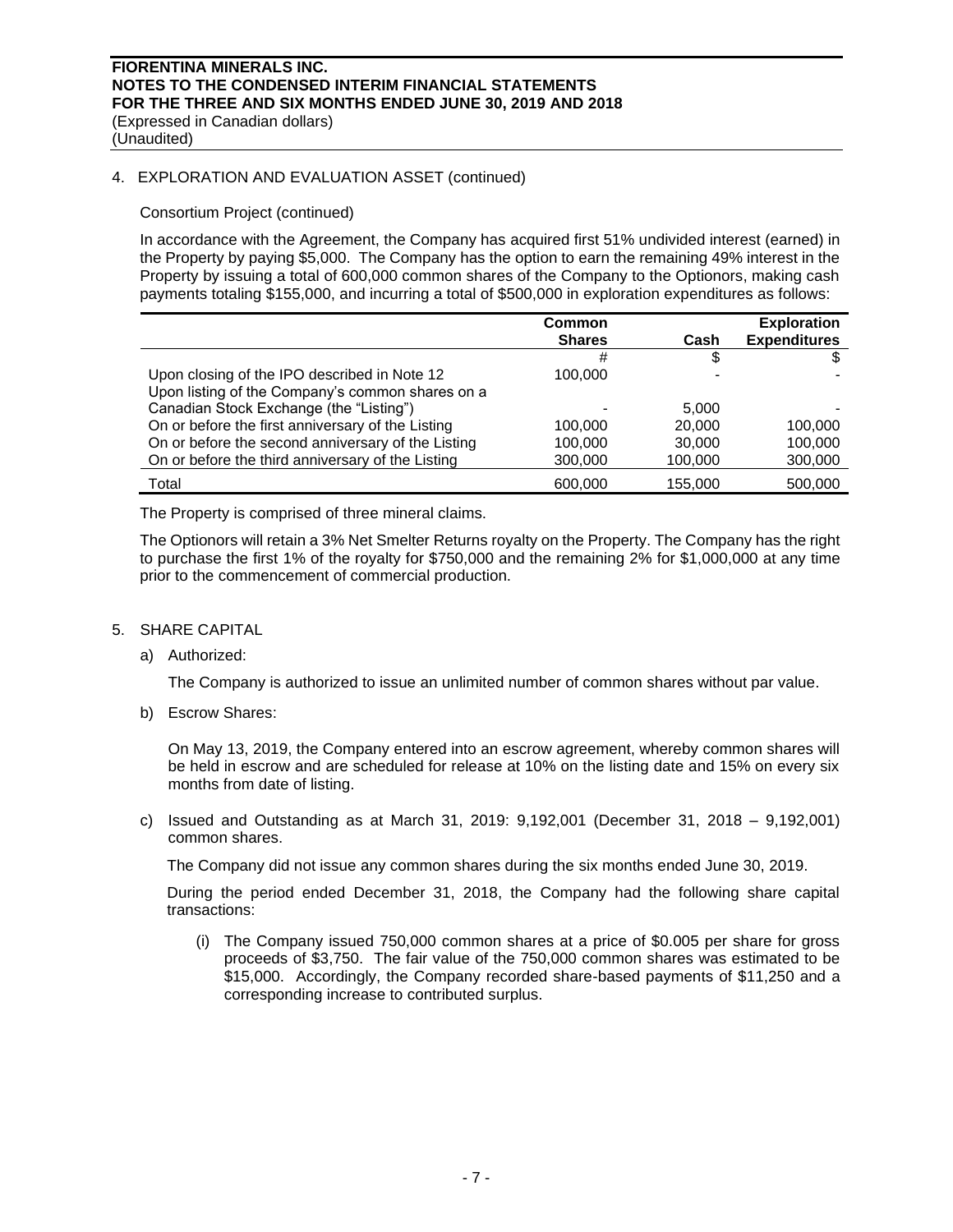## 5. SHARE CAPITAL (continued)

- c) Issued and Outstanding (continued)
	- (ii) The Company issued 3,825,000 flow-through units at a price of \$0.02 per unit for gross proceeds of \$76,500, which the Company was committed to spend in Qualifying Canadian Exploration Expenditures ("CEE"). None of the Qualifying CEE will be available to the Company for future deduction from taxable income. Each unit is comprised of one flowthrough common share and one common share purchase warrant. Each purchase warrant entitles the holder to purchase one common share of the Company at \$0.05 for a period of 3 years.

As at December 31, 2018, the Company had fulfilled its commitment to incur CEE.

For the purposes of the calculating the tax effect of any premium related to the issuance of the flow-through shares, the Company reviewed recent financings and compared it to determine if there was a premium paid on the shares. As a result of the review the Company did not recognize any premium on the flow-through shares issued.

- (iii) The Company issued 3,000,000 units at a price between \$0.02 to \$0.05 per unit for gross proceeds of \$120,000 and 117,000 units with a fair value of \$5,850 as finder's fees. Each unit is comprised of one common share and one common share purchase warrant. Each purchase warrant entitles the holder to purchase one common share of the Company at \$0.05 for a period of 3 years.
- d) Warrants

As at June 30, 2019 and December 31, 2018, the Company had the following share purchase warrants outstanding:

|                      | For the Six Months Ended | June 30, 2019 |               | For the Year Ended<br>December 31, 2018 |                       |
|----------------------|--------------------------|---------------|---------------|-----------------------------------------|-----------------------|
|                      |                          | Weighted      |               |                                         | Weighted              |
|                      | <b>Number</b>            | Average       | <b>Number</b> |                                         | Average               |
|                      | оt                       | Exercise      | οt            |                                         | <b>Exercise Price</b> |
|                      | Warrants                 | Price         | Warrants      |                                         |                       |
| Opening balance      | 6,942,000                | \$<br>0.05    |               | \$                                      |                       |
| <b>Issued</b>        |                          |               | 6,942,000     |                                         | 0.05                  |
| Ending balance       | 6,942,000                | \$<br>0.05    | 6,942,000     |                                         | 0.05                  |
| Warrants exercisable | 6,942,000                | \$<br>0.05    | 6,942,000     | \$                                      | 0.05                  |

As at June 30, 2019 and December 31, 2018 the follow share purchase warrants were outstanding:

|                   | <b>Expiry Date</b> | <b>Exercise</b><br><b>Price</b> | March 31,<br>2019 | December 31,<br>2018 | Weighted<br>Average<br>Remaining<br><b>Contractual Life</b> |
|-------------------|--------------------|---------------------------------|-------------------|----------------------|-------------------------------------------------------------|
| Warrants          |                    |                                 |                   |                      |                                                             |
|                   | June 27, 2021      | 0.05                            | 4,825,000         | 4,825,000            | 1.56                                                        |
| Warrants          | November 6, 2021   | 0.05                            | 2,000,000         | 2,000,000            | 0.75                                                        |
| Finder's warrants | November 6, 2021   | 0.05                            | 117,000           | 117,000              | 0.04                                                        |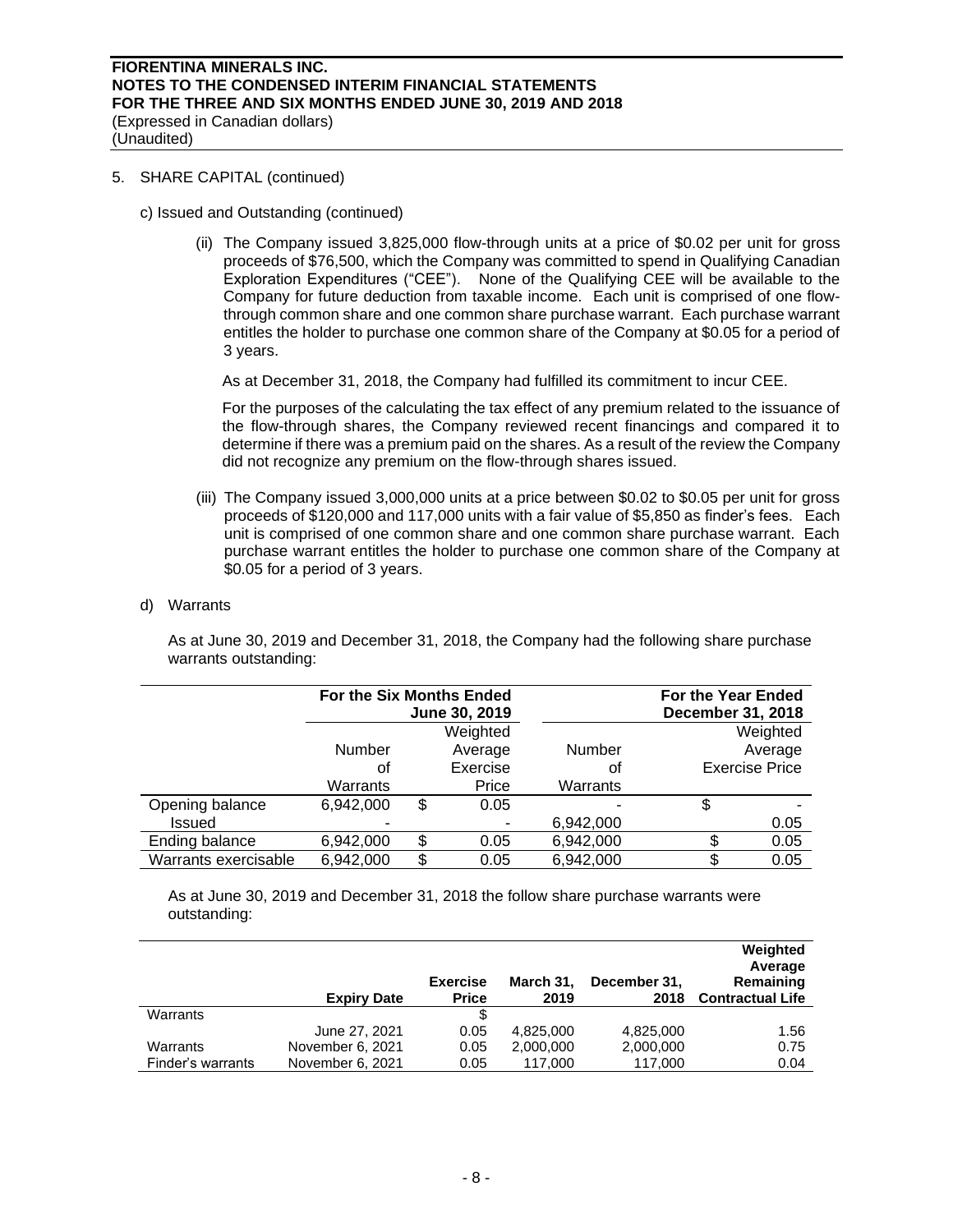5. SHARE CAPITAL (continued)

e) Stock options

During the six months ended June 30, 2019, the Company adopted a Stock Option Plan ('Plan') for directors, officers, employees and consultants of the Company. The Company may grant options to individuals, options are exercisable over periods of up to ten years, as determined by the Board of Directors of the Company, to buy shares of the Company at the fair market value on the date the option is granted. The maximum number of shares which may be issuable under the Plan can not exceed 10% of the total number of issued and outstanding shares on a non-diluted basis. On January 22, 2019 the Company granted 800,000 stock options to the directors and officers of the Company. The options vested on grant date and are exercisable at \$0.10 per share until January 22, 2024.

|                            | For the Six Months ended<br>June 30, 2019 |                         |                       |                      | For the Year ended<br>December 31, 2018          |
|----------------------------|-------------------------------------------|-------------------------|-----------------------|----------------------|--------------------------------------------------|
|                            | Number of<br>Options                      | <b>Weighted Average</b> | <b>Exercise Price</b> | Number<br>of Options | <b>Weighted Average</b><br><b>Exercise Price</b> |
| Opening balance<br>Granted | 800,000                                   | \$                      | -<br>0.10             |                      | -                                                |
| Ending balance             | 800,000                                   |                         | 0.10                  |                      | ٠                                                |
| Options exercisable        | 800,000                                   | S                       | 0.10                  |                      |                                                  |

| <b>Weighted Average</b><br><b>Exercise Price</b> | <b>Expiry Date</b> | <b>Number</b><br>Outstanding | Number<br><b>Exercisable</b> | Weighted<br>Average<br>Remaining<br><b>Contractual Life</b> |
|--------------------------------------------------|--------------------|------------------------------|------------------------------|-------------------------------------------------------------|
| 0.10                                             | January 22, 2024   | 800,000                      | 800,000                      | 4.82 years                                                  |

During the six months ended June 30, 2019, the Company recorded share-based compensation totaling \$25,573 (2018 - \$nil) in relation to the stock options, which were expensed as share-based compensation.

The fair value of stock options was estimated on the measurement date using the Black-Scholes option pricing model and amortized over the vesting period of the underlying options. The assumptions used to calculate the fair value were as follows:

|                                  | March 31, 2019 |
|----------------------------------|----------------|
| Weighted average assumptions:    |                |
| Risk-free interest rate          | 1.89%          |
| Dividend yield                   | Nil            |
| Forfeiture rate                  | Nil            |
| Share price at grant date        | \$0.05         |
| Exercise price                   | \$0.10         |
| Expected life of options (years) | 4.82           |
| <b>Expected volatility</b>       | 100%           |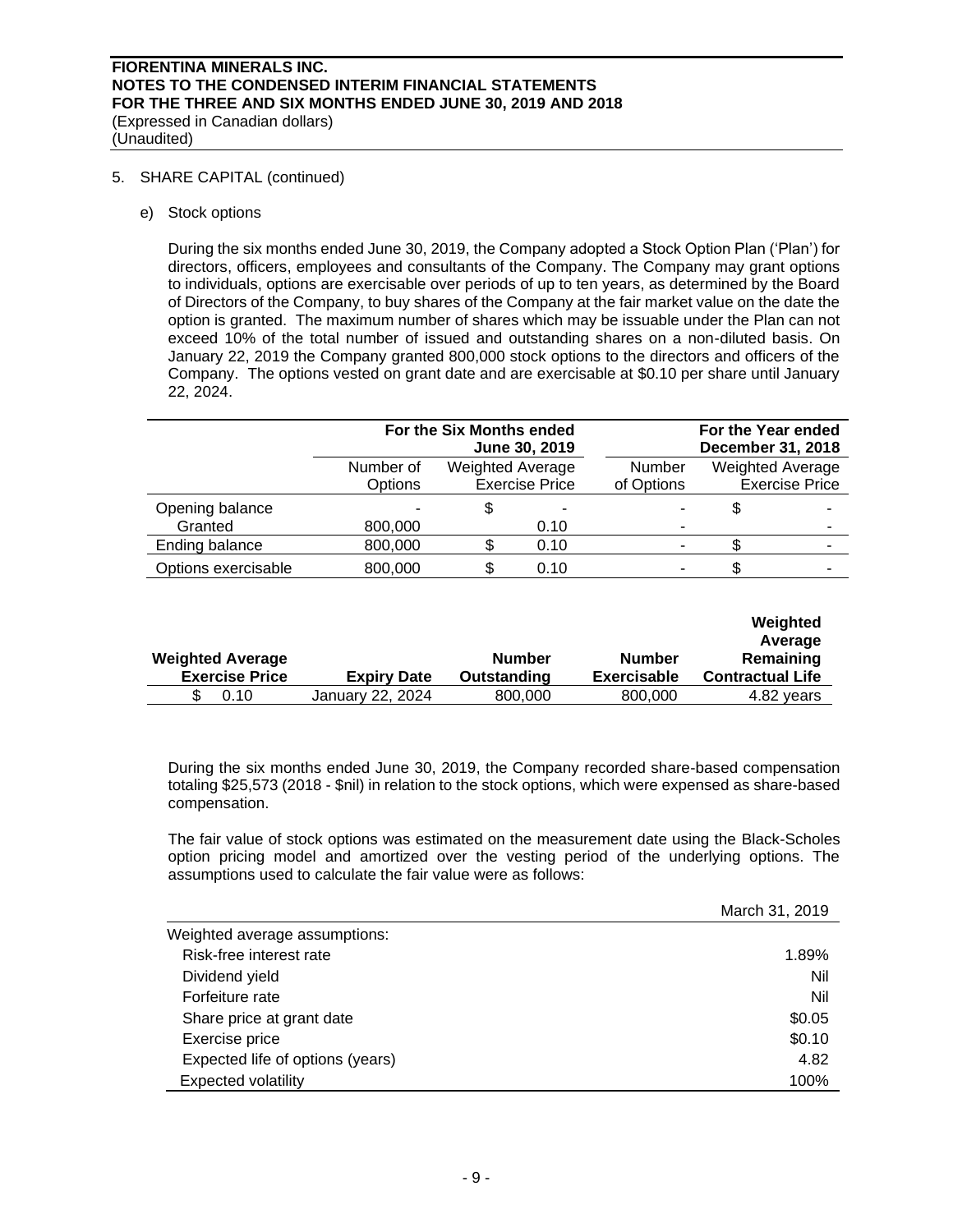### 6. RELATED PARTY BALANCES AND TRANSACTIONS

Parties are considered to be related if one party has the ability, directly or indirectly, to control the other party or exercise significant influence over the other party in making financial and operating decisions. Related parties may be individuals or corporate entities. A transaction is considered to be a related party transaction when there is a transfer of resources or obligations between related parties.

The Company had incurred the following key management personnel cost from related parties:

|                      | Six months ended June 30 |        |  |
|----------------------|--------------------------|--------|--|
|                      | 2019                     | 2018   |  |
|                      |                          |        |  |
| Management fees      | 6,000                    | 18,000 |  |
| Accounting fees      | 4,370                    |        |  |
| Share-based payments | 25,573                   | -      |  |

Key management includes directors and key officers of the Company, including the Chief Executive Officer ("CEO") and Chief Financial Officer ("CFO"). On January 22, 2019, the Company issued 800,000 stock options with estimated fair value of \$25,573 (2018 - \$nil) to directors and officers of the Company. Accordingly, the Company recorded an amount of \$25,573 (2018 - \$nil) as share-based payments for the period ended June 30, 2019.

## 7. MANAGEMENT OF CAPITAL

The Company's objectives when managing capital are to safeguard the Company's ability to continue as a going concern in order to pursue the sourcing and exploration of its resource property. The Company does not have any externally imposed capital requirements to which it is subject.

The Company considers the aggregate of its share capital, contributed surplus and deficit as capital. The Company manages the capital structure and makes adjustments to it in light of changes in economic conditions and the risk characteristics of the underlying assets. To maintain or adjust the capital structure, the Company may attempt to issue new shares or dispose of assets or adjust the amount of cash.

## 8. FINANCIAL INSTRUMENTS AND FINANCIAL RISK

International Financial Reporting Standards 7, *Financial Instruments: Disclosures*, establishes a fair value hierarchy that reflects the significance of the inputs used in making the measurements. The fair value hierarchy has the following levels:

Level 1 - quoted prices (unadjusted) in active markets for identical assets or liabilities;

Level 2 - inputs other than quoted prices included in Level 1 that are observable for the asset or liability, either directly (i.e. as prices) or indirectly (i.e. derived from prices); and

Level 3 - inputs for the asset or liability that are not based on observable market data (unobservable inputs).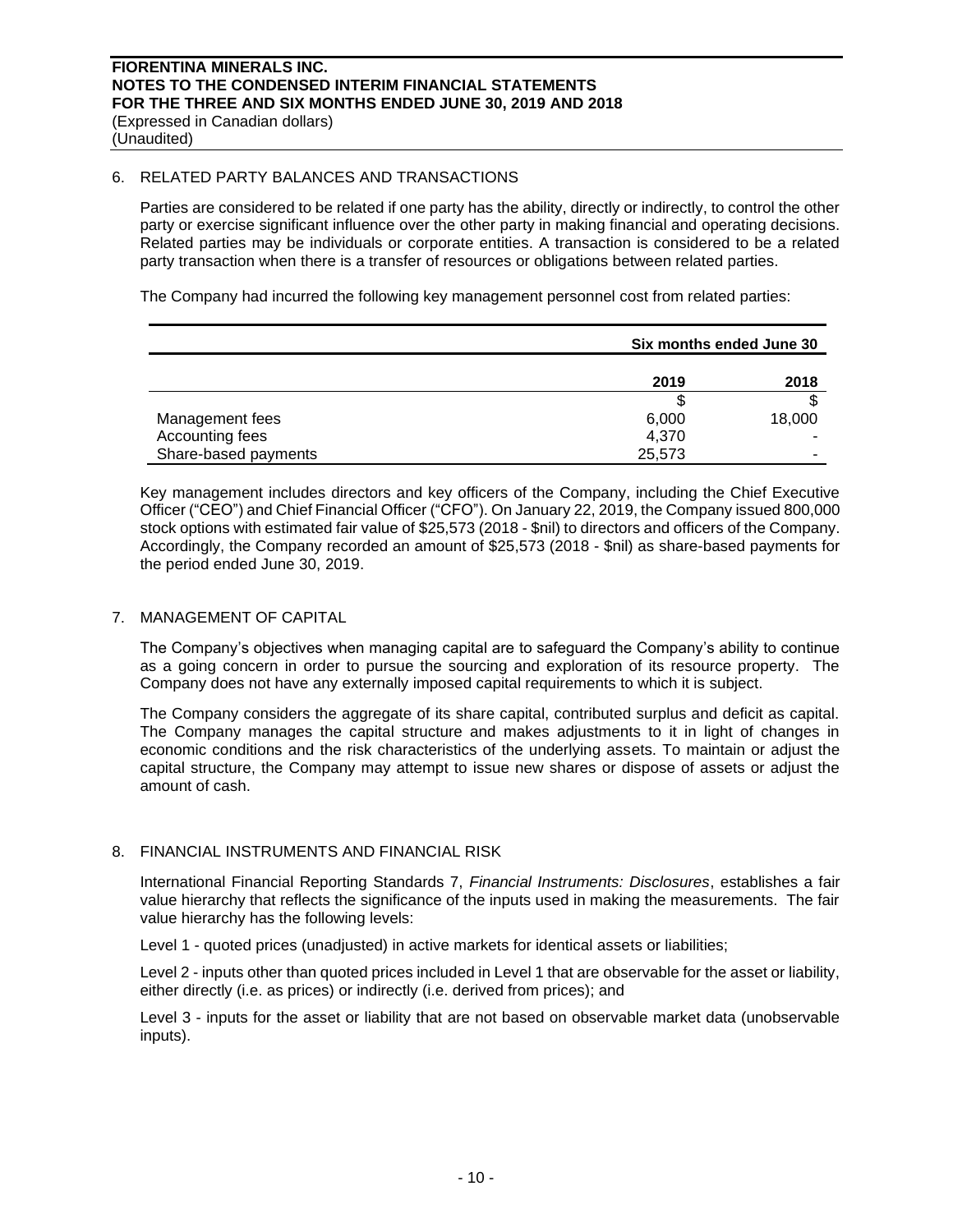### 8. FINANCIAL INSTRUMENTS AND FINANCIAL RISK (continued)

Fair Value of Financial Instruments

The Company's financial assets include cash and are classified as Level 1. The carrying value of these instruments approximates their fair values due to the relatively short periods of maturity of these instruments.

Assets measured at fair value on a recurring basis were presented on the Company's statements of financial position as at June 30, 2019 and December 31, 2018 are as follows:

|      | Fair Value Measurements Using                                                          |                                                           |                                                    |                          |                                        |
|------|----------------------------------------------------------------------------------------|-----------------------------------------------------------|----------------------------------------------------|--------------------------|----------------------------------------|
|      | Quoted Prices in<br><b>Active Markets</b><br>For Identical<br>Instruments<br>(Level 1) | Significant<br>Other<br>Observable<br>Inputs<br>(Level 2) | Significant<br>Unobservable<br>Inputs<br>(Level 3) | Balance June<br>30, 2019 | <b>Balance</b><br>December 31,<br>2018 |
|      |                                                                                        | \$                                                        | \$                                                 |                          | \$                                     |
| Cash | 8,553                                                                                  |                                                           |                                                    | 8,553                    | 36,523                                 |

### Fair value

The fair value of the Company's financial instruments approximates their carrying value as at June 30, 2019 and December 31, 2018 because of the demand nature or short-term maturity of these instruments.

#### Financial risk management objectives and policies

The Company's financial instruments include cash and accounts payable. The risks associated with these financial instruments and the policies on how to mitigate these risks are set out below. Management manages and monitors these exposures to ensure appropriate measures are implemented on a timely and effective manner.

### (i) *Currency risk*

The Company's expenses are denominated in Canadian dollars. The Company's corporate office is based in Canada and current exposure to exchange rate fluctuations is minimal.

The Company does not have any significant foreign currency denominated monetary liabilities. The principal business of the Company is the identification and evaluation of assets or a business and once identified or evaluated, to negotiate an acquisition or participation in a business subject to receipt of shareholder approval and acceptance by regulatory authorities.

#### (ii) *Interest rate risk*

The Company is exposed to interest rate risk on the variable rate of interest earned on bank deposits. The fair value interest rate risk on bank deposits is insignificant as the deposits are short‐term.

The Company has not entered into any derivative instruments to manage interest rate fluctuations.